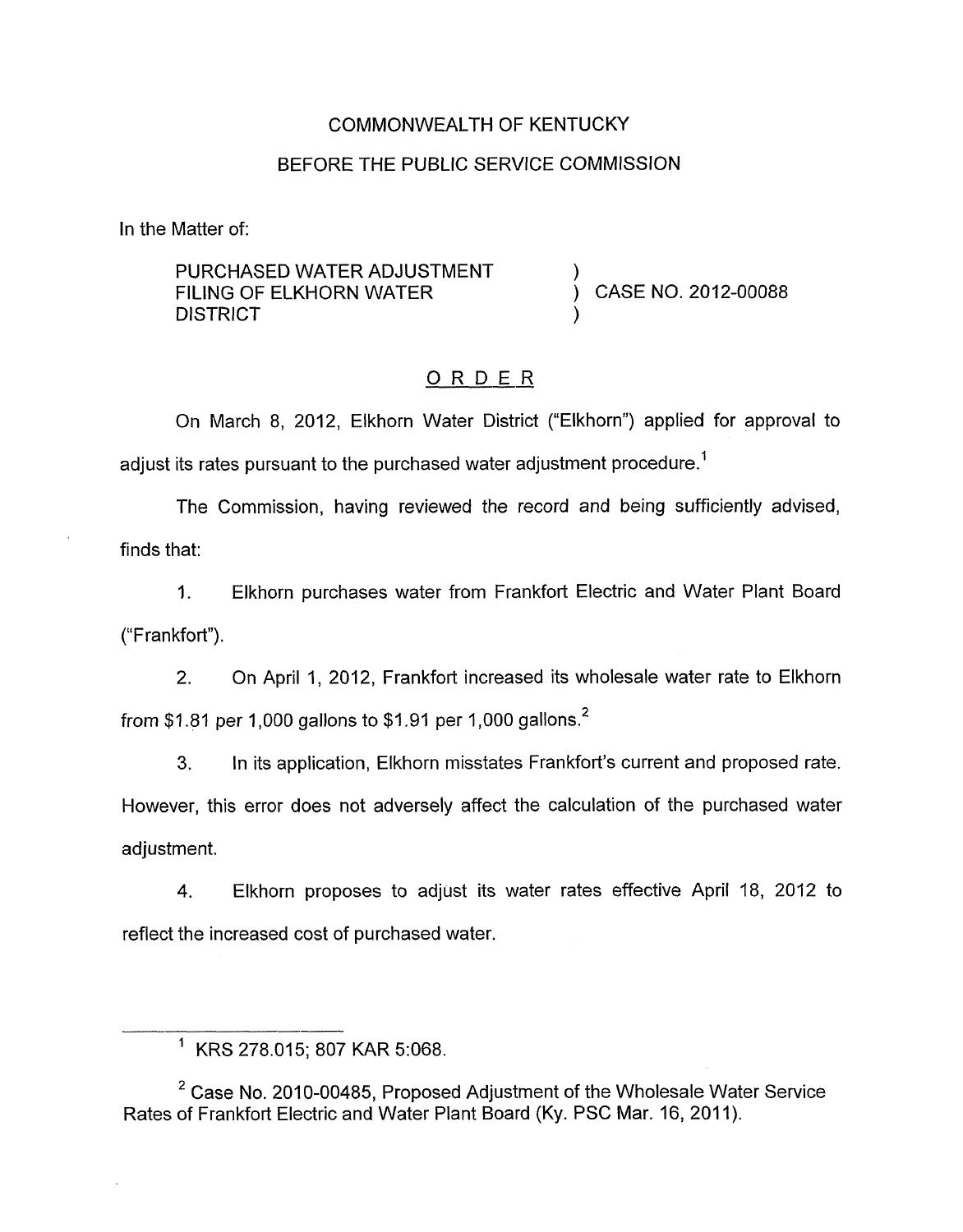5. During the 12 months ending January 31 , 2012, Elkhorn purchased a total of 63,191,400 gallons of water from Frankfort and sold 48,322,900 gallons of water. The increase in the cost of purchased water is \$6,319.14, resulting in a purchased water adjustment of \$0.13 per 1,000 gallons.

6. Elkhorn's proposed rates are fair, just, and reasonable and should be approved.

*7.* The purchased water adjustment of \$0.13 per 1,000 gallons is fair, just, and reasonable and should be approved.

IT **IS** THEREFORE ORDERED that:

1. Elkhorn's proposed rates are approved.

2. The purchased water adjustment of \$0.13 per 1,000 gallons as calculated in Appendix A is approved

3. The rates in Appendix B are approved for service that Elkhorn renders on or after April 18, 2012.

4. The tariff sheet filed by Elkhorn is approved as filed.

By the Commission



**ATT** a∭irectoi Exe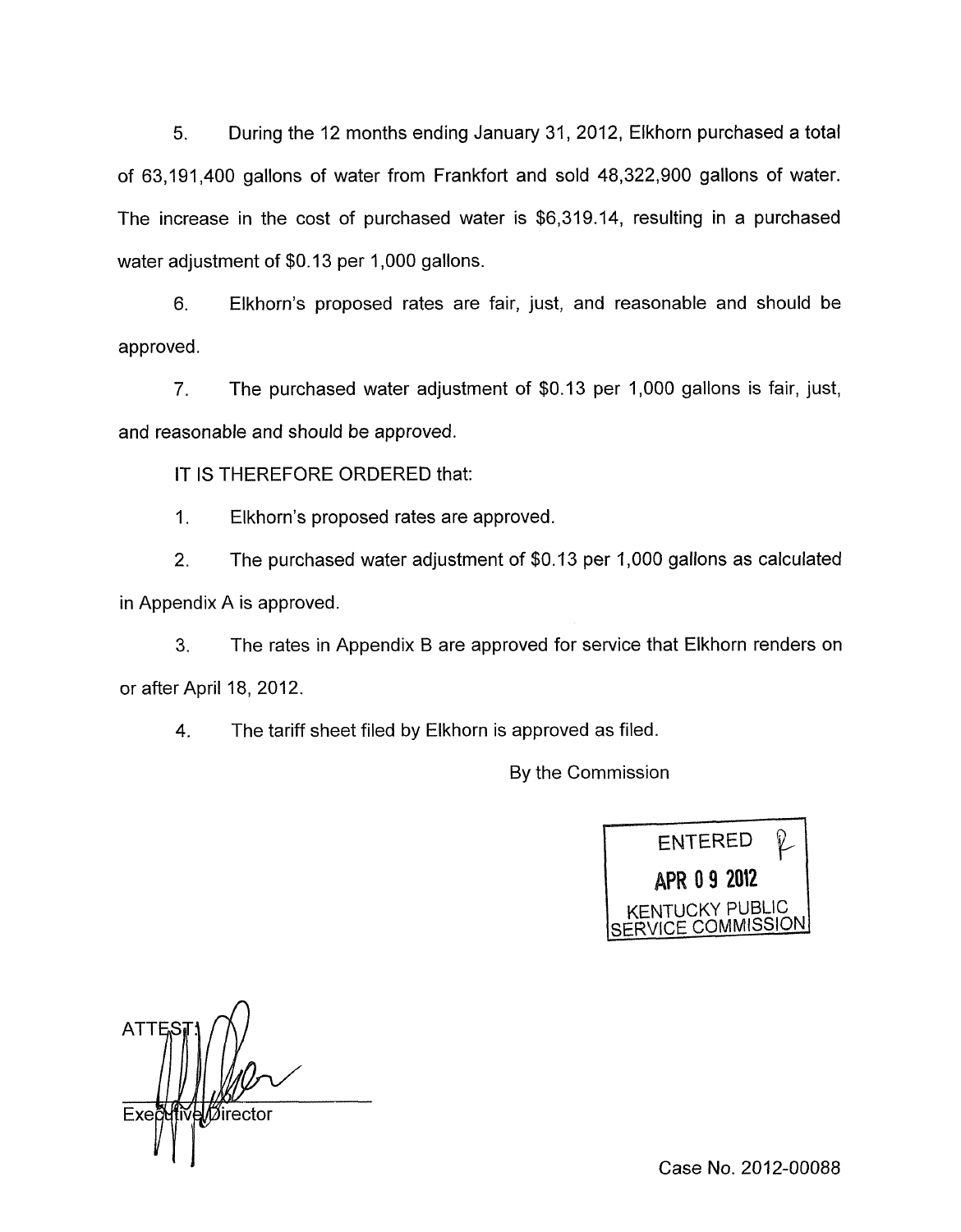# APPENDIX A

# APPENDIX TO AN ORDER OF THE KENTUCKY PUBLIC SERVICE COMMISSION IN CASE NO. 2012-00088 DATED APR 0 9 2012

|                      | New Rate     | <b>Base Rate</b> |
|----------------------|--------------|------------------|
| <b>Elkhorn Water</b> |              |                  |
| Purchases in gallons | 63,191,400   | 63,191,400       |
| Volumetric rate      | \$1.91/1,000 | \$1.81/1,000     |
|                      | \$120,695.57 | \$114,376.43     |
|                      |              |                  |

Increased water cost \$6,319.14

Increased water cost  $$ 6,319.14$ <br>Divided by gallons sold  $$ 48,322,900$ Divided by gallons sold  $\underline{48,322,900}$ Purchased water adjustment factor \$0.13 per 1,000 gallons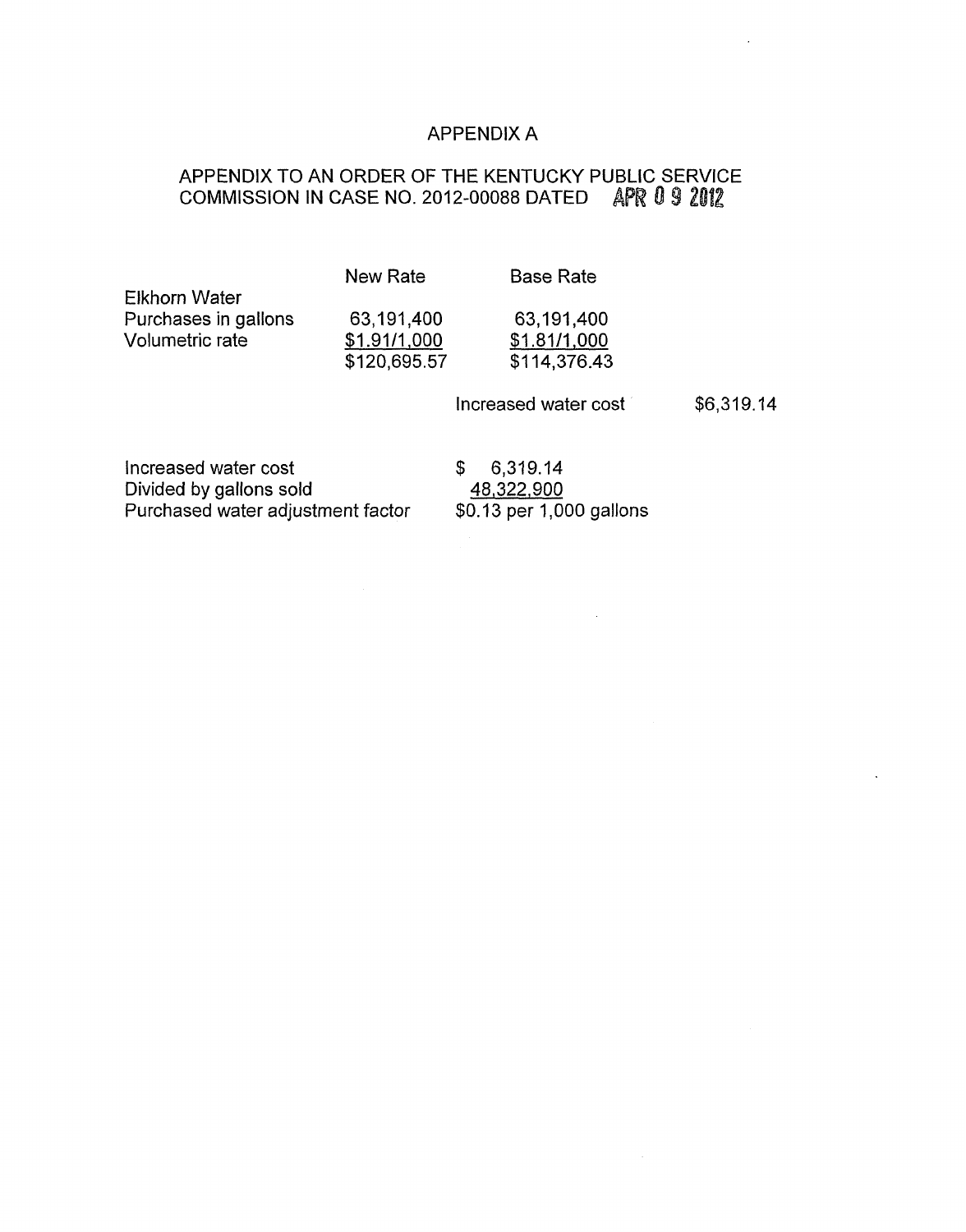### APPENDIX B

## APPENDIX TO AN ORDER OF THE KENTUCKY PUBLIC SERVICE COMMISSION IN CASE NO. 2012-00088 DATED APR 0 9 2012

The following rates and charges are prescribed for the customers in the area served by Elkhorn Water District. All other rates and charges not specifically mentioned herein shall remain the same as those in effect under authority of the Commission prior to the effective date of this Order.

#### Monthlv Rates

| 5/8" X 3/4" Meters |                |  |  |
|--------------------|----------------|--|--|
| First              | 2,000 Gallons  |  |  |
| <b>Next</b>        | 3,000 Gallons  |  |  |
| <b>Next</b>        | 5,000 Gallons  |  |  |
| Over               | 10,000 Gallons |  |  |
|                    |                |  |  |
| 8 - 1 - - -        |                |  |  |

<u>1" Meters</u> First 5,000 Gallons Next 5,000 Gallons Over 10,000 Gallons

1-1 *12"* Meters First 10,000 Gallons Over 10,000 Gallons

Mobile Home Parks Monthly Minimum Bills **McConnell** Elkhorn **Capital** 

 $\ddot{\phantom{a}}$ 

Emergency Wholesale Rate

- \$ 13.81 Minimum Bill 5.26 Per 1,000 Gallons 4.68 Per 1,000 Gallons 3.45 Per 1,000 Gallons
- \$ 29.59 Minimum Bill 4.68 Per 1,000 Gallons 3.45 Per 1,000 Gallons
- \$ 52.99 Minimum Bill 3.45 Per 1,000 Gallons

| 15,000 Gallons  | \$103.58 |
|-----------------|----------|
| 76,000 Gallons  | \$524.78 |
| 125,000 Gallons | \$863.13 |

\$ 3.45 Per 1,000 Gallons